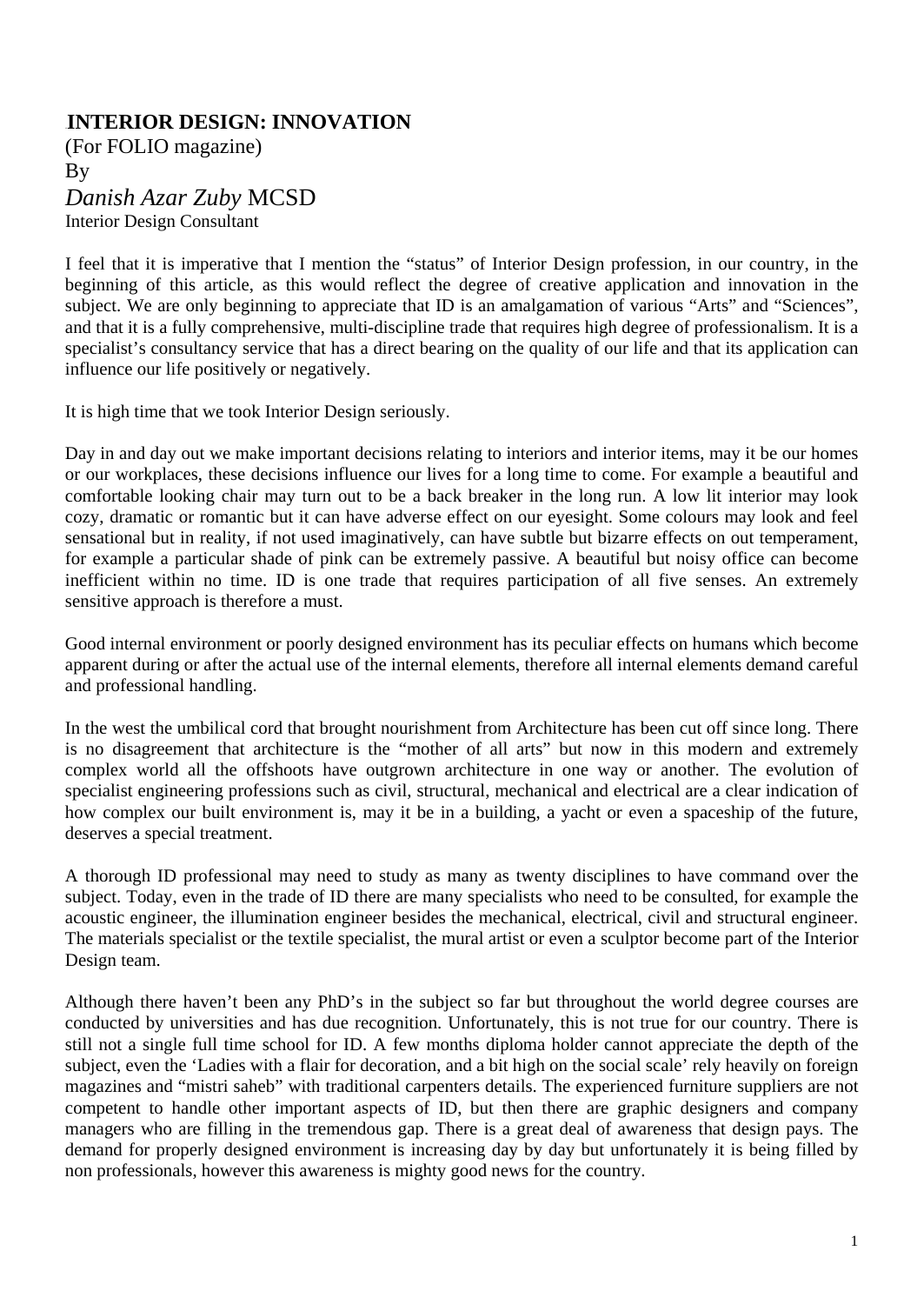Good for us that the profession of architecture is gaining full recognition and is pretty much established here and the bulk of ID work load is undertaking by practicing architects. There is a feeling that the practicing architects give an impression of being afraid of colour, the typical "off white on walls and white on ceiling" has become a typical formula. They show lack of interest in textiles, tapestries and other soft furnishings. Also when it comes to nitty gritty details, an architect who is so engrossed in the building envelope does not have tome for furniture and interior accessories.

There is debate going on in Europe that the interior designers should be addressed as the "Interior Architects" but over here we are still trying to distinguish between the decorator and the Designer. The issue of ID problems looked after by ID professionals is critical and we desperately need a school of ID.

Now coming back to our topic of Innovation. There are several areas of discussion where the 'new changes' or creative application of ideas to introduce novelty in the subject is possible there can also be areas like established "standards' for example anthropometric data, a result of very hard work of our predecessors, these have very little or no room for innovation.

First of all we should know that due to lack of ID schools and professionalism, lack of standardization and quality control on whatever is available as resources, the generation and exchange of ideas is extremely limited. This also means that important elements for the development of any subject, i.e. journals, magazines, general press coverage is also limited. Obviously the establishment of a professionals association or a body becomes a far cry in such a scenario.

The degree of innovation will also depend on the mileage of the subject. The more seriously we take anything the more difficult and demanding it becomes. The more detailed study it asks for and the more room for innovation. It is difficult to say, in our case, if innovation is with a purpose or has become a necessity.

When post formed tops and surfaces are not available lamination and solid edging becomes a necessity and not an innovation, they don't look as neat but serve the purpose. So one area of discussion is the imaginative detailing of the designer to achieve a particular function. A "necessity" innovation. This is quite common with experienced designers.

The natural method of seasoning timber i.e. natural air draft allowed through a staggered stack of solid timber does the trick in the absence of seasoning machines, but it still is a primitive method. This may fall under the same category but then the situation is pretty bleak considering that we are not using even half of the powered tools used in the developed world. There are many imaginative alternatives and original methods employed by our craftsmen but again at the cost of 'time factor'. The element of creativity that is employed by our good craftsmen to over come the handicap of modern tools is really remarkable but cannot be termed as innovation.

The next area of discussion as mentioned before is the established standards which may consist of technical or scientific data, methods or methodology e.g. the zoning of interior areas when designing a fire fighting systems. Obviously it calls for a specialist and the technical reasoning will dominate the creative faculties of a designer. The curing of concrete demands certain mandatory requirements and that's that, I doubt if there is a creative way to handle that. The author was at one time, a part of project design team where accelerators for concrete were used but it was failure. Perhaps the specifications were not followed religious but these scientific innovations can become an embarrassment in our part of the world.

The third area of discussion is the creative side of the profession. There are several sub areas of the subject where creativity and innovation plays a vital role e.g. space planning, the use of fine/ subtle details, the use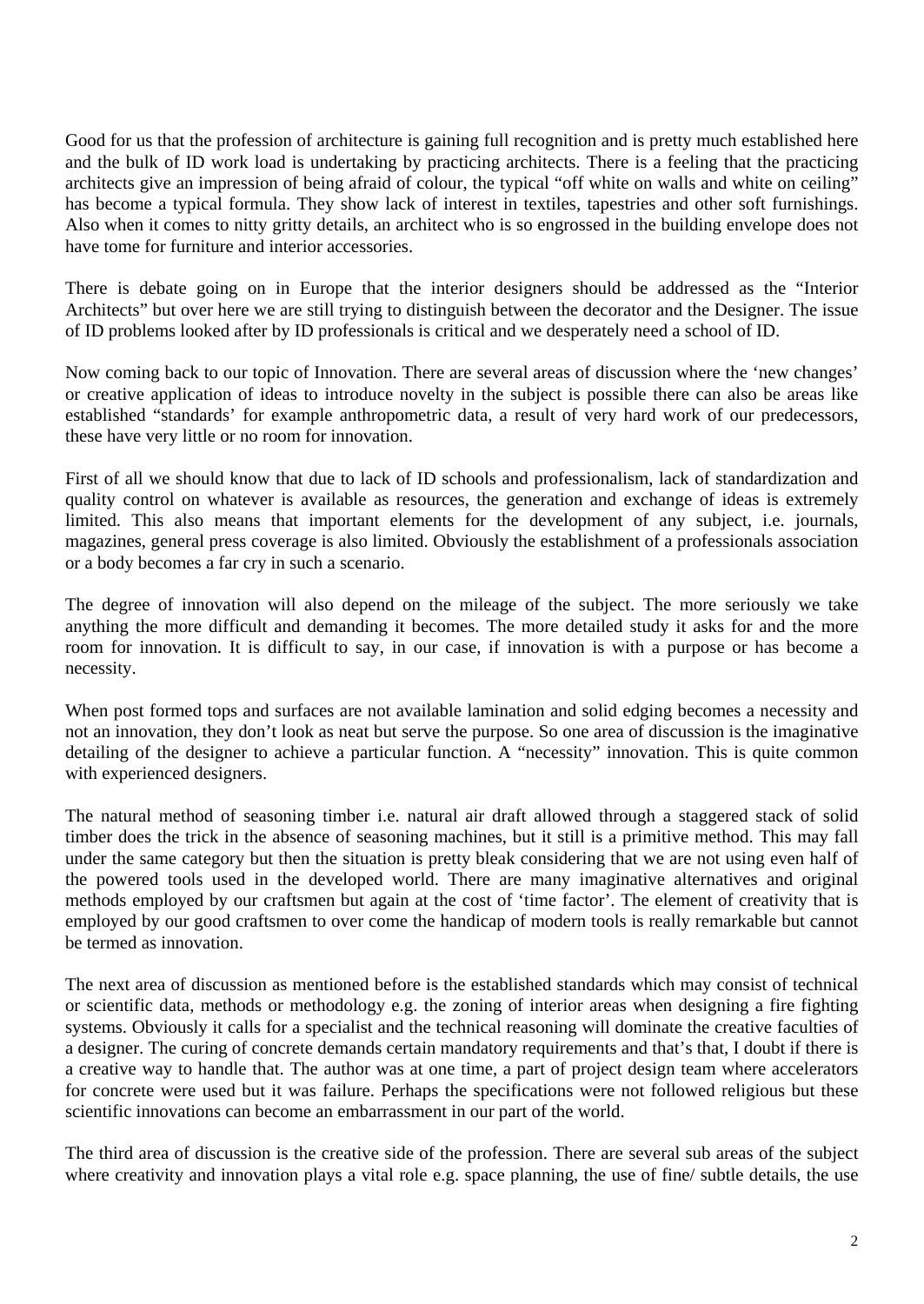of materials and last but not the least the use of colours, materials and finishes. The author once saw a patchwork of "left over" tapestries used as an upholstery material. This can be termed as a "rag work but the ensemble of these rags was so creative that it looked totally brilliant.

The history of Trompe d'luile is pretty ancient but the painting of a timber surface made to look like a 'marble' is still not considered innovative by some designers. However, the imaginative use of marble and other stone and its detailing can become the most attractive feature of an interior. The use of granite and stone and other hard wearing surfaces is on the rise here because of its low cost but what we are lacking is a meaningful detail for the same.

Obviously in the absence of professionalism we cannot expect imaginative handling of materials. Although the architect is still in charge here but detailing and sound project implementation is still very hard to finish.

The phase that we are going through can be termed as "vernacular pragmatism". Local experiments and local pressures play an important role in the direction for the subject. As far as client input is concerned it is generally not encouraging. "Would like it the way, its done next door" still gets many jobs done. Perhaps, intelligent use of a designers capabilities and a scientific approach should not be far behind.

A broken wall in a modern office can look rather stunning, but as shown in the photograph this use to be a masonry divider between two spaces that were joined together by the author. This was confusing to some but exciting to most of the visitors. Some were surprised and some were awe struck but the client thought that it was innovative.

Internal illumination is one of the most important elements of any interior. Obviously illumination depends on the quality and the type of lamps/ luminaries available in the market. The supply of Lamps has been a monopolistic situation. Also the governmental apathetic policies and controls have resulted in a vacuum in the field of lighting. This in turn resulted in the lack of variety in lamps and the lack of professional design for luminaries (light fittings). The markets were flooded with standard incandescent, tungsten filament lamps and colour 54 fluorescent lamp.

We have been particularly unlucky in the "Colour Rendering" aspects and quality lighting as far as interior illumination is concerned. Some practicing architects and designers have utilised available "patti" fittings and lamps quite creatively, infact there has been a lot of development in "Uplighting", for example our typical colour 54 fluorescent tube has been used with a yellow coloured reflecting surface to counter the pale bluish nature/ colour of the light. Various pelmets and troughs have been designed using "Patti's" resulting in cheap, effective and glare free illumination.

We have also seen ingenious methods for downlighting, when very few downlighters were available, for example using inverted "Degchi" a metallic pot as a substitute for a downlighter. We can use standard extruded aluminium sections to convert them into lighting tracks.

In our case different subjects of ID are going through a localized evolutionary process, some with a degree of success and some with disaster. One such aspect is Fire safety and fire protection. This is one of the most important but also the most neglected areas of our built environment.

We do have some mandatory civil defence regulations for all internal environments but there is no agency or institution that would approve and check internal "alterations", just like a building control authority in the case of architecture. Hence these regulations are used as an avenue for corruption, just like any other control institution or it is so inefficient that loss of life and property has no meaning at all. In fact, at this stage there is no concept of public safety at all in any product or environmental design.